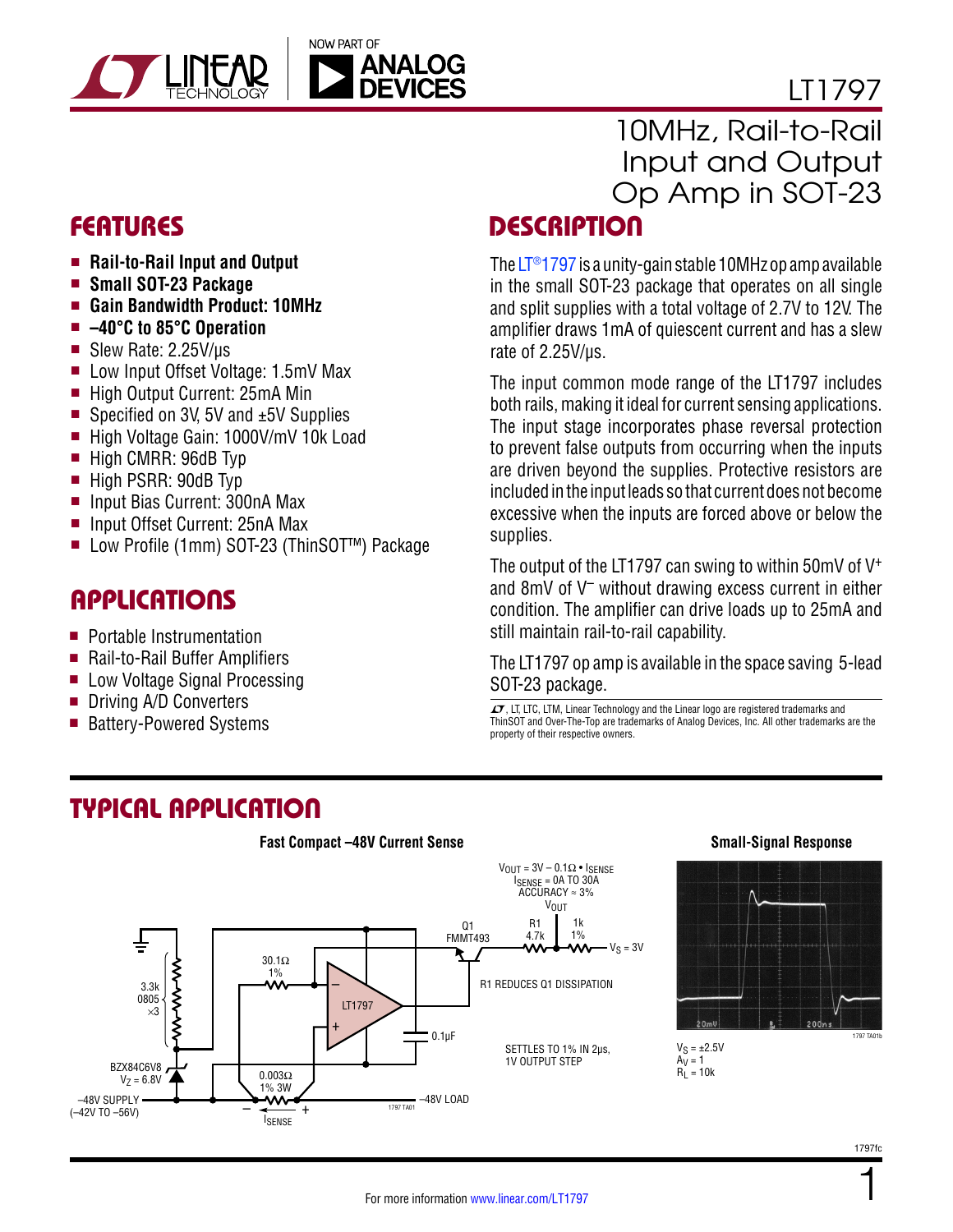## Absolute Maximum Ratings Pin Configuration

**(Note 1)**

| Output Short-Circuit Duration (Note 2)  Continuous |  |
|----------------------------------------------------|--|
| Operating Temperature Range (Note 3) -40°C to 85°C |  |
|                                                    |  |
|                                                    |  |
|                                                    |  |
| Lead Temperature (Soldering, 10 sec)300°C          |  |



### ORDER INFORMATION <http://www.linear.com/product/LT1797#orderinfo>

| <b>LEAD FREE FINISH</b> | TAPE AND REEL   | PART MARKING | PACKAGE DESCRIPTION     | I TEMPERATURE RANGE                |
|-------------------------|-----------------|--------------|-------------------------|------------------------------------|
| LT1797CS5#PBF           | LT1797CS5#TRPBF | LTLM         | 5-Lead Plastic TSOT-23! | $-40^{\circ}$ C to 85°C            |
| LT1797IS5#PBF           | LT1797IS5#TRPBF |              | 5-Lead Plastic TSOT-23! | $-40^{\circ}$ C to 85 $^{\circ}$ C |

Consult LTC Marketing for parts specified with wider operating temperature ranges.

For more information on lead free part marking, go to:<http://www.linear.com/leadfree/>

For more information on tape and reel specifications, go to: <http://www.linear.com/tapeandreel/>. Some packages are available in 500 unit reels through designated sales channels with #TRMPBF suffix.

### **ELECTRICAL CHARACTERISTICS** The  $\bullet$  denotes the specifications which apply over the full operating

temperature range, otherwise specifications are at T<sub>A</sub> = 25°C. V<sub>S</sub> = 3V, OV; V<sub>S</sub> = 5V, OV, V<sub>CM</sub> = V<sub>OUT</sub> = half supply, pulse power tested, **unless otherwise specified. (Note 3)**

| <b>SYMBOL</b>  | <b>PARAMETER</b>                    | <b>CONDITIONS</b>                                                                                     | <b>MIN</b>     | <b>TYP</b>     | <b>MAX</b>        | <b>UNITS</b>             |
|----------------|-------------------------------------|-------------------------------------------------------------------------------------------------------|----------------|----------------|-------------------|--------------------------|
| $V_{OS}$       | Input Offset Voltage                | $0^{\circ}C \leq T_A \leq 70^{\circ}C$<br>$-40^{\circ}$ C $\leq$ T <sub>A</sub> $\leq$ 85°C           |                |                | 1.5<br>2.5<br>3.0 | mV<br>mV<br>mV           |
|                | Input Offset Voltage Drift (Note 4) |                                                                                                       |                | 5              | 20                | µV/°C                    |
| Ιg             | Input Bias Current                  | $V_{CM} = V^-$<br>$V_{CM} = V^+$                                                                      | $-300$         | $-150$<br>50   | 100               | nA<br>nA                 |
|                | Input Bias Current Drift            |                                                                                                       |                | 0.1            |                   | nA/°C                    |
| $I_{OS}$       | Input Offset Current                | $V_{CM} = V^-$<br>$V_{CM} = V^+$                                                                      |                | 10<br>10       | 25<br>25          | nA<br>пA                 |
|                | Input Noise Voltage                 | 0.1Hz to 10Hz                                                                                         |                | 1.5            |                   | µV <sub>P-P</sub>        |
| $e_n$          | Input Noise Voltage Density         | f = 10kHz                                                                                             |                | 20             |                   | $nV/\sqrt{Hz}$           |
| I <sub>n</sub> | <b>Input Noise Current Density</b>  | $f = 10kHz$<br>$f = 10k$ Hz, $V_{CM} = V_{CC} - 0.3V$                                                 |                | 0.23<br>0.15   |                   | $pA/\sqrt{Hz}$<br>pA/√Hz |
| $R_{IN}$       | Input Resistance                    | <b>Differential</b><br>Common Mode, $V_{CM}$ = 0V to $V_S$ – 1.3V                                     | 200            | 330<br>100     |                   | $k\Omega$<br>$M\Omega$   |
| $C_{1N}$       | Input Capacitance                   |                                                                                                       |                | 4              |                   | pF                       |
| <b>CMRR</b>    | Common Mode Rejection Ratio         | $V_{CM}$ = 0V to $V_S$ – 1.3V<br>$V_S = 5V$ , $V_{CM} = 0V$ to 5V<br>$V_S = 3V$ , $V_{CM} = 0V$ to 3V | 82<br>64<br>60 | 96<br>72<br>68 |                   | dB<br>dB<br>dB           |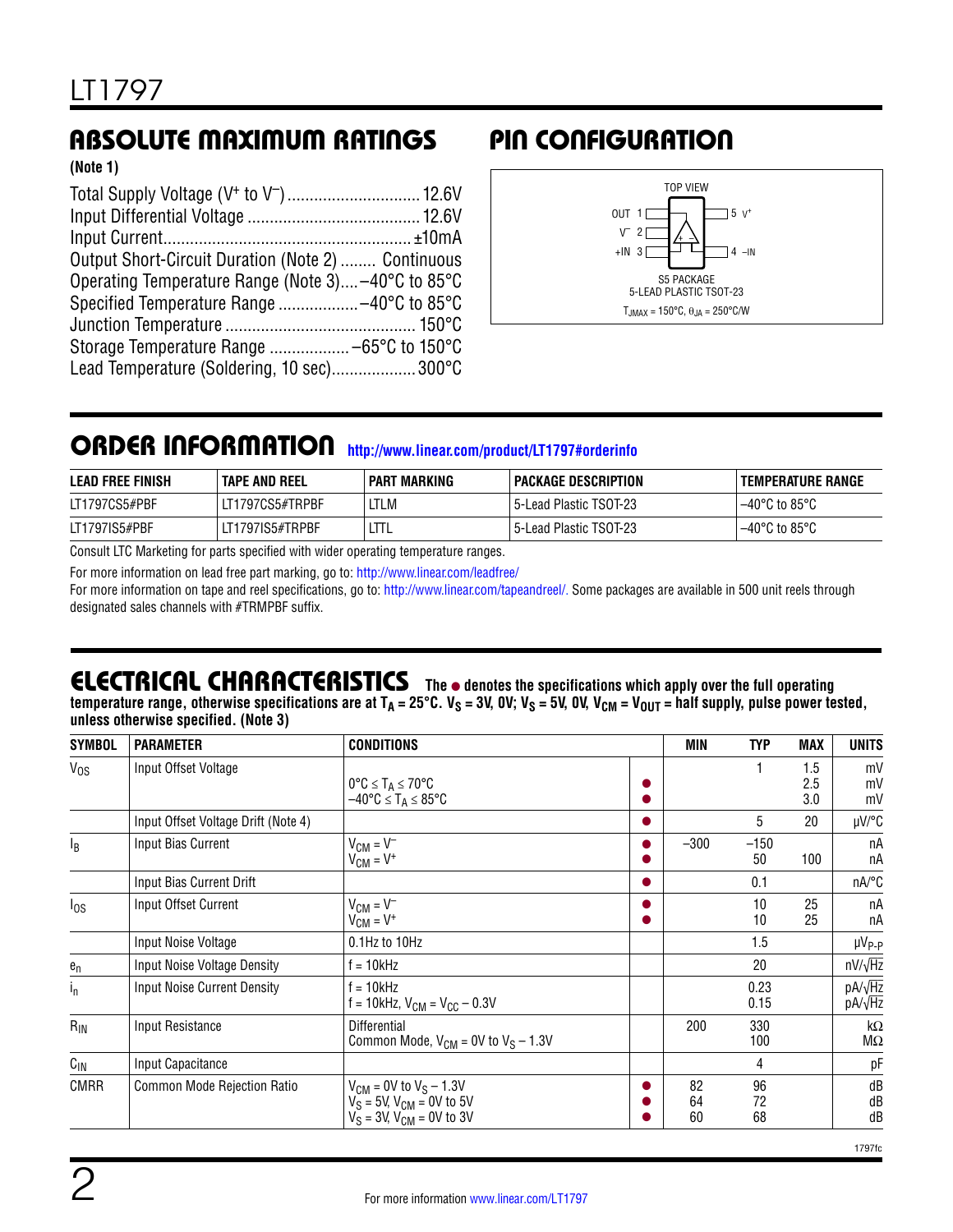### **ELECTRICAL CHARACTERISTICS** The  $\bullet$  denotes the specifications which apply over the full operating

temperature range, otherwise specifications are at T<sub>A</sub> = 25°C. V<sub>S</sub> = 3V, OV; V<sub>S</sub> = 5V, OV, V<sub>CM</sub> = V<sub>OUT</sub> = half supply, pulse power tested, **unless otherwise specified. (Note 3)**

| <b>SYMBOL</b>    | <b>PARAMETER</b>                 | <b>CONDITIONS</b>                                                                                                                                                                      | <b>MIN</b>                                                                     | <b>TYP</b>                                 | <b>MAX</b>       | <b>UNITS</b>                           |
|------------------|----------------------------------|----------------------------------------------------------------------------------------------------------------------------------------------------------------------------------------|--------------------------------------------------------------------------------|--------------------------------------------|------------------|----------------------------------------|
|                  | Input Voltage Range              |                                                                                                                                                                                        | 0                                                                              |                                            | $V_S$            | $\mathsf{V}$                           |
| Avol             | Large-Signal Voltage Gain        | $V_S = 3V$ , $V_O = 0.5V$ to 2.5V, $R_1 = 10k$                                                                                                                                         | 200<br>150                                                                     | 1000                                       |                  | V/mV<br>V/mV                           |
|                  |                                  | $V_S = 5V$ , $V_O = 0.5V$ to 4.5V, $R_I = 10k$                                                                                                                                         | 400<br>300                                                                     | 1000                                       |                  | V/mV<br>V/mV                           |
| <b>PSRR</b>      | Power Supply Rejection Ratio     | $V_S = 2.7V$ to 12V, $V_{CM} = V_0 = 1V$                                                                                                                                               | 80                                                                             | 90                                         |                  | dB                                     |
|                  | Minimum Supply Voltage           |                                                                                                                                                                                        |                                                                                | 2.5                                        | 2.7              | $\mathsf{V}$                           |
| $V_{OL}$         | <b>Output Voltage Swing LOW</b>  | No Load, Input Overdrive = 30mV<br>$I_{SINK} = 5mA$<br>$ISINK = 10mA$                                                                                                                  |                                                                                | 8<br>80<br>150                             | 30<br>160<br>250 | mV<br>mV<br>mV                         |
| V <sub>OH</sub>  | <b>Output Voltage Swing HIGH</b> | No Load, Input Overdrive = 30mV<br>$I_{\text{SOURCE}} = 5 \text{mA}$<br>$I_{\text{SOURCE}} = 10 \text{mA}, V_{\text{S}} = 5V$<br>$I_{\text{SOURCE}} = 10 \text{mA}, V_{\text{S}} = 3V$ | $V_S - 0.14$<br>$V_S - 0.30$<br>$V_{\rm S}$ – 0.39<br>$V_S - 0.59$ $V_S - 0.3$ | $V_S - 0.05$<br>$V_S - 0.2$<br>$V_S - 0.3$ |                  | V<br>V<br>V<br>V                       |
| $I_{SC}$         | <b>Short-Circuit Current</b>     | $V_S = 5V$<br>$V_S = 3V$                                                                                                                                                               | 25<br>15                                                                       | 45<br>25                                   |                  | mA<br>mA                               |
| ls.              | <b>Supply Current</b>            |                                                                                                                                                                                        |                                                                                | 1.1                                        | 1.5<br>2.0       | mA<br>mA                               |
| GBW              | Gain Bandwidth Product (Note 5)  | $f = 100kHz$<br>$0^{\circ}C \leq T_A \leq 70^{\circ}C$<br>$-40^{\circ}$ C $\leq$ T <sub>A</sub> $\leq$ 85°C                                                                            | 6.0<br>5.0<br>4.5                                                              | 10                                         |                  | <b>MHz</b><br><b>MHz</b><br><b>MHz</b> |
| <b>SR</b>        | Slew Rate (Note 5)               | $A_V = -1$<br>$0^{\circ}C \leq T_A \leq 70^{\circ}C$<br>$-40^{\circ}$ C $\leq$ T <sub>A</sub> $\leq$ 85°C                                                                              | 1.3<br>1.1<br>1.0                                                              | 2.25                                       |                  | $V/\mu s$<br>$V/\mu s$<br>$V/\mu s$    |
| $t_{\mathsf{r}}$ | Output Rise Time                 | 10% to 90%, 0.1V Step, $R_1 = 10k$                                                                                                                                                     |                                                                                | 55                                         |                  | ns                                     |
| t <sub>f</sub>   | <b>Output Fall Time</b>          | 10% to 90%, 0.1V Step, $R_L = 10k$                                                                                                                                                     |                                                                                | 55                                         |                  | ns                                     |
| ts               | <b>Settling Time</b>             | $V_S = 5V$ , $\Delta V_{OUT} = 2V$ to 0.1%, $A_V = -1$                                                                                                                                 |                                                                                | 1.6                                        |                  | $\mu\text{s}$                          |
| THD              | Distortion                       | $V_S = 3V$ , $V_{OUT} = 1.8V_{P-P}$ , $A_V = 1$ , $R_L = 10k$ , $f = 1kHz$                                                                                                             |                                                                                | 0.001                                      |                  | $\%$                                   |
| <b>FPBW</b>      | Full-Power Bandwidth (Note 6)    | $V_{\text{OUT}} = 2V_{\text{P-P}}$                                                                                                                                                     |                                                                                | 360                                        |                  | kHz                                    |

**The** l **denotes the specifications which apply over the full operating temperature range, otherwise specifications are at TA = 25°C. VS = ±5V, VCM = 0V, VOUT = 0V, pulse power tested unless otherwise specified. (Note 3)**

| <b>SYMBOL</b> | <b>PARAMETER</b>                    | <b>CONDITIONS</b>                                                                      | MIN    | <b>TYP</b>   | <b>MAX</b>        | <b>UNITS</b>     |
|---------------|-------------------------------------|----------------------------------------------------------------------------------------|--------|--------------|-------------------|------------------|
| $V_{OS}$      | Input Offset Voltage                | $0^{\circ}C \leq T_A \leq 70^{\circ}C$<br>$-40^{\circ}$ C $\leq T_A \leq 85^{\circ}$ C |        |              | 1.5<br>2.5<br>3.0 | mV<br>mV<br>mV   |
|               | Input Offset Voltage Drift (Note 4) |                                                                                        |        | 5            | 20                | $\mu$ V/°C       |
| $I_B$         | Input Bias Current                  | $V_{CM} = V^-$<br>$V_{CM} = V^+$                                                       | $-300$ | $-150$<br>50 | 100               | nA<br>nA         |
|               | Input Bias Current Drift            |                                                                                        |        | 0.1          |                   | nA/°C            |
| $I_{0S}$      | Input Offset Current                | $V_{CM} = V^-$<br>$V_{CM} = V^+$                                                       |        | 10<br>10     | 25<br>25          | nA<br>пA         |
|               | Input Noise Voltage                 | $0.1$ Hz to $10$ Hz                                                                    |        |              |                   | $\mu V_{P-P}$    |
| $e_n$         | Input Noise Voltage Density         | $f = 10kHz$                                                                            |        | 20           |                   | $nV/\sqrt{Hz}$   |
| $I_{n}$       | <b>Input Noise Current Density</b>  | f = 10kHz<br>$f = 10k$ Hz, $V_{CM} = 4.7V$                                             |        | 0.23<br>0.15 |                   | pA/√Hz<br>pA/√Hz |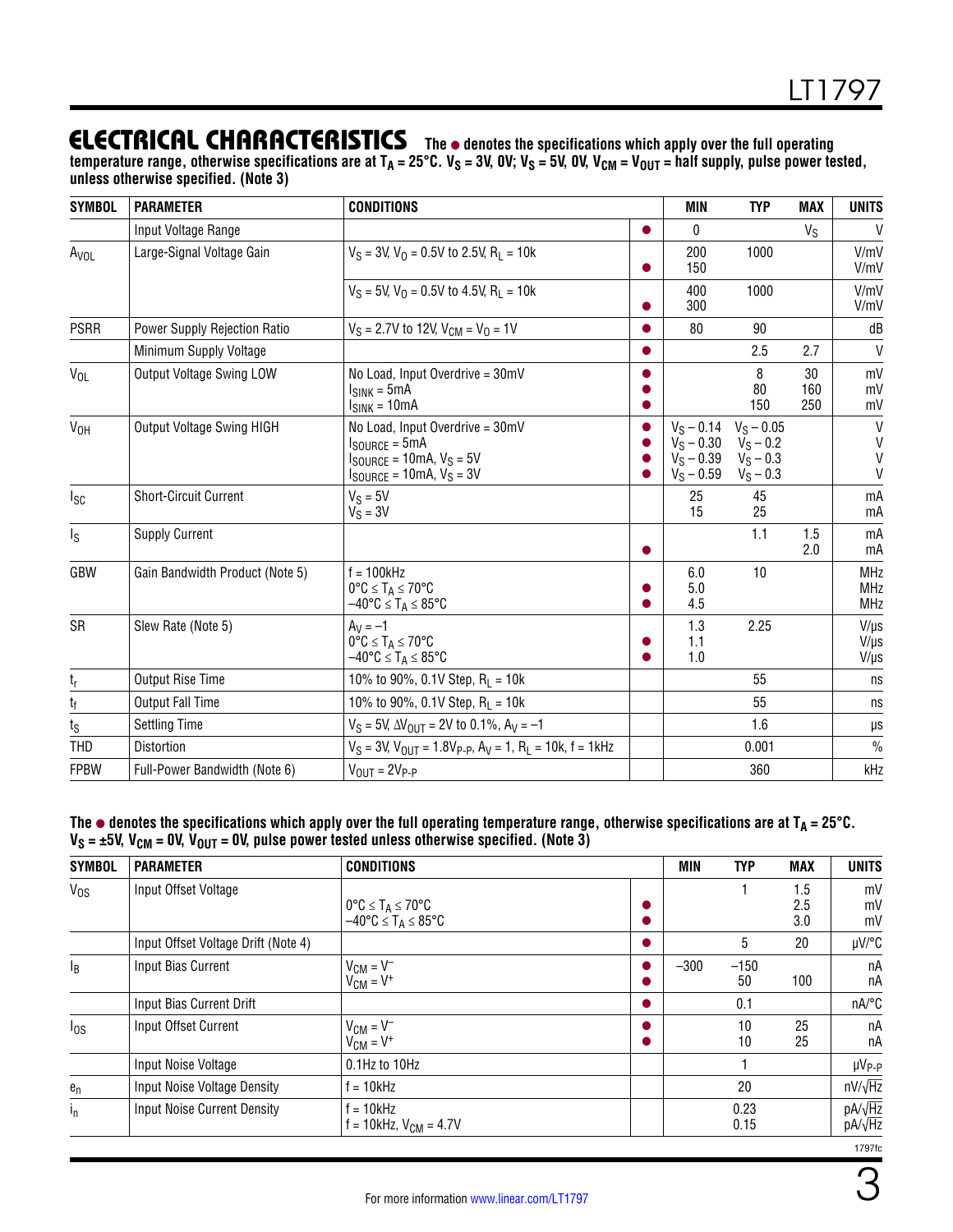### **ELECTRICAL CHARACTERISTICS** The  $\bullet$  denotes the specifications which apply over the full operating

temperature range, otherwise specifications are at T<sub>A</sub> = 25°C.V<sub>S</sub> = ±5V, V<sub>CM</sub> = 0V, V<sub>OUT</sub> = 0V, pulse power tested unless otherwise **specified. (Note 3)**

| <b>SYMBOL</b>                | <b>PARAMETER</b>                   | <b>CONDITIONS</b>                                                                                                                                                         | <b>MIN</b>           | <b>TYP</b>                    | <b>MAX</b>                    | <b>UNITS</b>                           |
|------------------------------|------------------------------------|---------------------------------------------------------------------------------------------------------------------------------------------------------------------------|----------------------|-------------------------------|-------------------------------|----------------------------------------|
| $R_{IN}$                     | <b>Input Resistance</b>            | Differential<br>Common Mode, $V_{CM} = -5V$ to 3.7V                                                                                                                       | 200                  | 330<br>100                    |                               | k $\Omega$<br>$M\Omega$                |
| $C_{IN}$                     | Input Capacitance                  |                                                                                                                                                                           |                      | 4                             |                               | pF                                     |
|                              | Input Voltage Range                |                                                                                                                                                                           | $-5$                 |                               | 5                             | V                                      |
| <b>CMRR</b>                  | <b>Common Mode Rejection Ratio</b> | $V_{CM} = -5V$ to 3.7V<br>$V_{CM} = -5V$ to 5V                                                                                                                            | 78<br>66             | 96<br>76                      |                               | dB<br>dB                               |
| A <sub>VOL</sub>             | Large-Signal Voltage Gain          | $V_0 = \pm 4V$ , R <sub>1</sub> = 10k                                                                                                                                     | 400<br>300           | 1000                          |                               | V/mV<br>V/mV                           |
| $V_{OL}$                     | <b>Output Voltage Swing LOW</b>    | No Load, Input Overdrive = 30mV<br>$ISINK = 5mA$<br>$I_{SINK} = 10mA$                                                                                                     |                      | $-4.99$<br>$-4.92$<br>$-4.85$ | $-4.97$<br>$-4.87$<br>$-4.79$ | $\mathsf{V}$<br>V<br>V                 |
| V <sub>OH</sub>              | <b>Output Voltage Swing HIGH</b>   | No Load, Input Overdrive = 30mV<br>$I_{\text{SOURCE}} = 5 \text{mA}$<br>$I_{\text{SOURCE}} = 10 \text{mA}$                                                                | 4.84<br>4.70<br>4.61 | 4.95<br>4.80<br>4.70          |                               | $\mathsf{V}$<br>$\mathsf{V}$<br>V      |
| $I_{SC}$                     | Short-Circuit Current (Note 2)     | Short to GND                                                                                                                                                              | 30                   | 50                            |                               | mA                                     |
| <b>PSRR</b>                  | Power Supply Rejection Ratio       | $V_S = \pm 1.35V$ to $\pm 6V$                                                                                                                                             | 80                   | 90                            |                               | dB                                     |
| Ιs                           | <b>Supply Current</b>              |                                                                                                                                                                           |                      | 1.40                          | 2.25<br>3.00                  | mA<br>mA                               |
| GBW                          | Gain Bandwidth Product             | $f = 100$ kHz<br>$0^{\circ}C \leq T_A \leq 70^{\circ}C$<br>$-40^{\circ}$ C $\leq$ T <sub>A</sub> $\leq$ 85°C                                                              | 6.5<br>5.5<br>5.0    | 11                            |                               | <b>MHz</b><br><b>MHz</b><br><b>MHz</b> |
| SR                           | <b>Slew Rate</b>                   | $A_V = -1$ , RL = $\infty$ , V <sub>0</sub> = ±4V, Measured at V <sub>0</sub> = ±2V<br>$0^{\circ}C \leq T_A \leq 70^{\circ}C$<br>$-40^{\circ}C \leq T_A \leq 85^{\circ}C$ | 1.50<br>1.25<br>1.10 | 2.50                          |                               | $V/\mu s$<br>$V/\mu s$<br>$V/\mu s$    |
| t <sub>r</sub>               | <b>Output Rise Time</b>            | 10% to 90%, 0.1V Step, $R_L = 10k$                                                                                                                                        |                      | 55                            |                               | ns                                     |
| t <sub>f</sub>               | <b>Output Fall Time</b>            | 10% to 90%, 0.1V Step, $R_1 = 10k$                                                                                                                                        |                      | 55                            |                               | ns                                     |
| $t_{\scriptstyle\textrm{S}}$ | <b>Settling Time</b>               | $\Delta V_{\text{OUT}} = 4V$ to 0.1%, $A_V = 1$                                                                                                                           |                      | 2.6                           |                               | μs                                     |
| <b>FPBW</b>                  | Full-Power Bandwidth (Note 6)      | $V_{OUT} = 8V_{P-P}$                                                                                                                                                      |                      | 100                           |                               | kHz                                    |

**Note 1:** Stresses beyond those listed under Absolute Maximum Ratings may cause permanent damage to the device. Exposure to any Absolute Maximum Rating condition for extended periods may affect device reliability and lifetime.

**Note 2:** A heat sink may be required to keep the junction temperature below absolute maximum.

**Note 3:** The LT1797C is guaranteed to meet 0°C to 70°C specifications and is designed, characterized and expected to meet the extended temperature limits, but is not tested at –40°C and 85°C. The LT1797I is guaranteed to meet specified performance from –40°C to 85°C.

**Note 4:** This parameter is not 100% tested.

**Note 5:**  $V_S = 3V$  limit guaranteed by correlation to 5V tests.

**Note 6:** Full-power bandwidth is calculated from the slew rate:  $FPBW = SR/2\pi VP$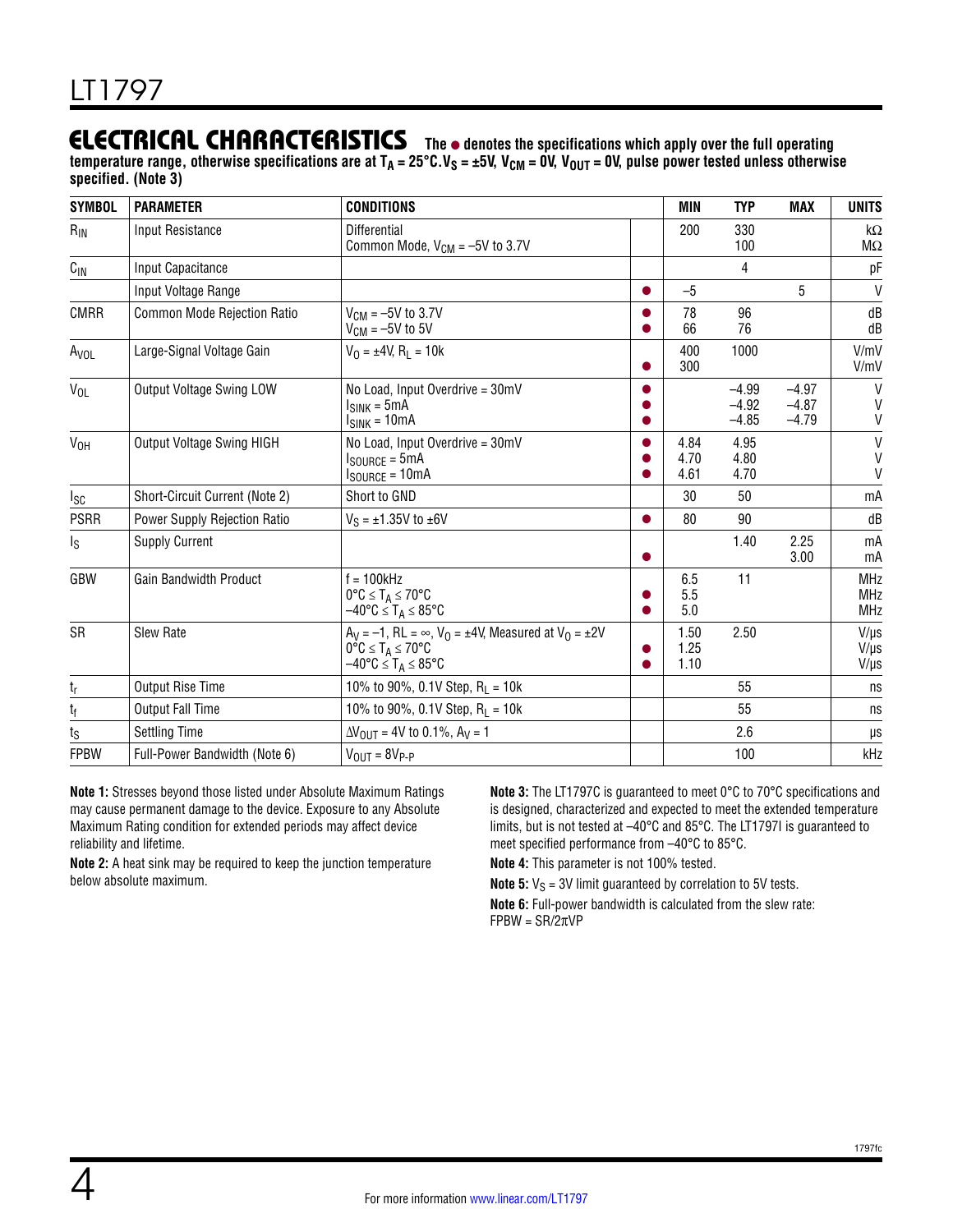### Typical Performance Characteristics







**Output Saturation Voltage vs Input Overdrive**

**Output Saturation Voltage vs Load Current (Output High)**



**Output Short-Circuit Current**







**vs Temperature 0.1Hz to 10Hz Noise Voltage**



**Input Noise Voltage Density**

INPUT OVERDRIVE (mV)

10 20 40 60 70 80 90

30 40 50 60 70 80 90 100

OUTPUT HIGH

OUTPUT LOW

1797 G06

 $V_S = \pm 2.5V$  $I_{\text{OUT}} = 0$ 

**vs Frequency**

0

40 20 0

50 30 10

OUTPUT SATURATION VOLTAGE (mV) 60 80 100 120 140

OUTPUT SATURATION VOLTAGE (mV)



1797fc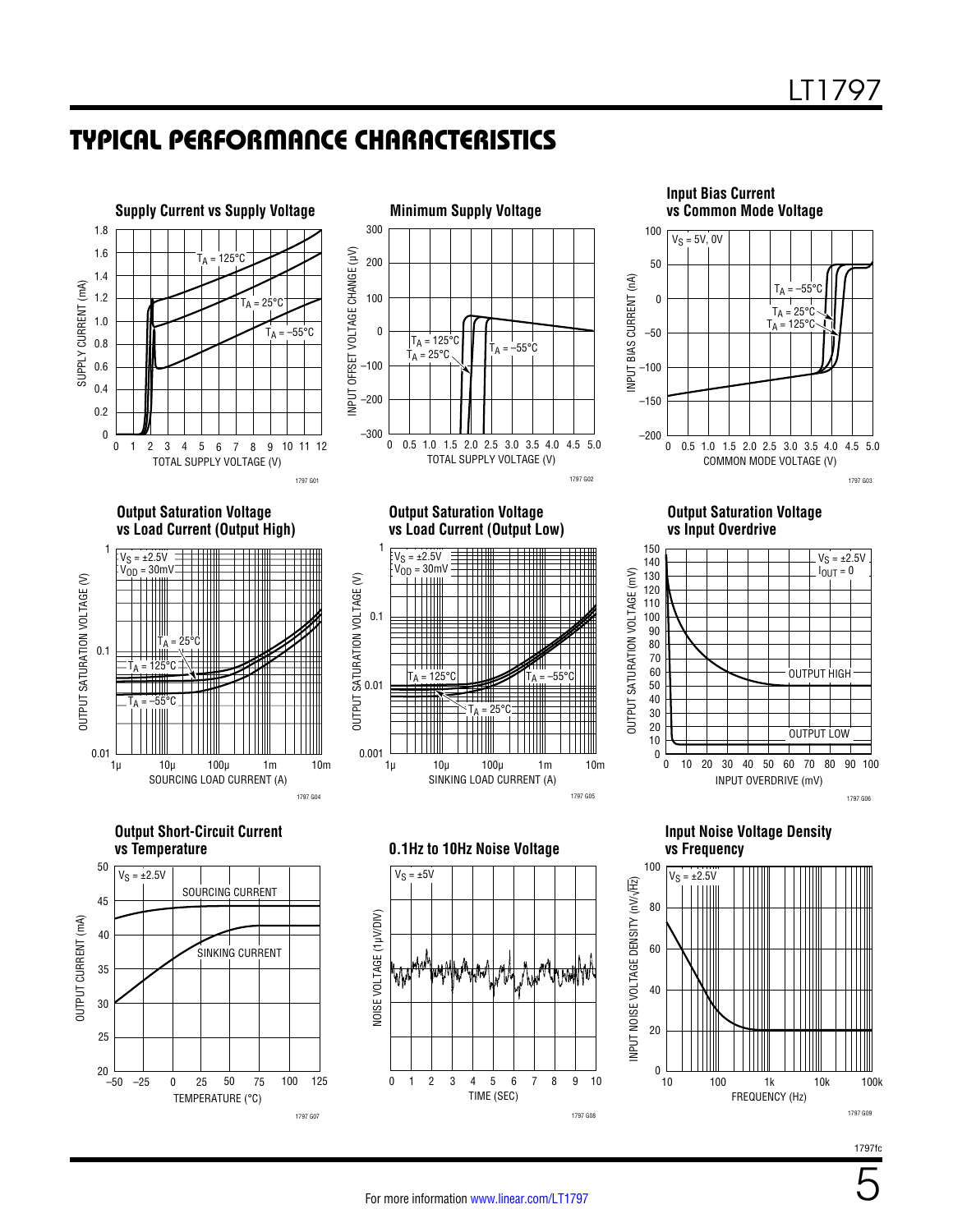# Typical Performance Characteristics

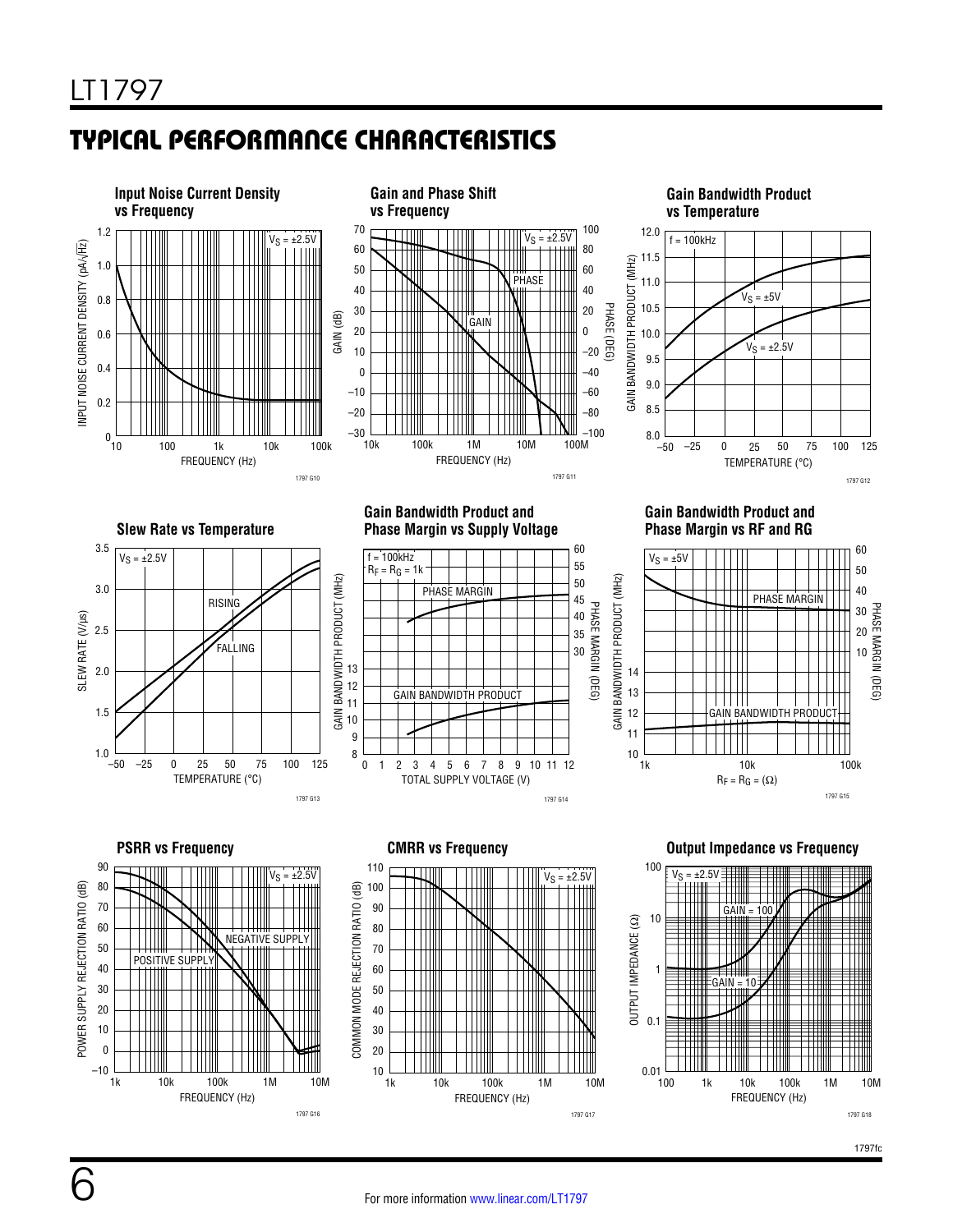### Typical Performance Characteristics







#### **Undistorted Output Swing vs Frequency**







#### **Total Harmonic Distortion + Noise vs Frequency**



### **Total Harmonic Distortion + Noise vs Load Resistance**







 $A_V = 1$  $R_L = 10k$ 

7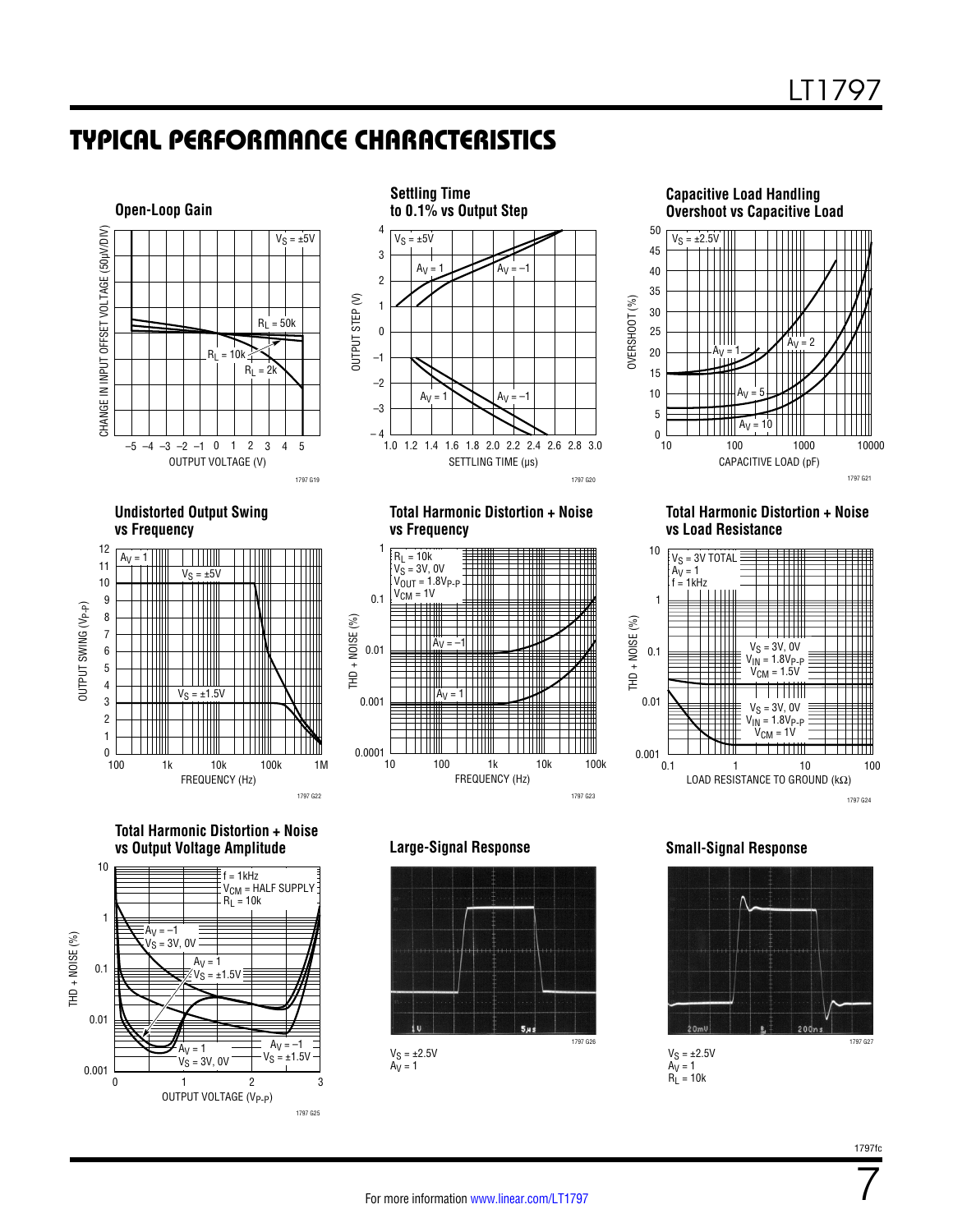# Applications Information

### **Supply Voltage**

The positive supply pin of the LT1797 should be bypassed with a small capacitor (about 0.1µF) within an inch of the pin. When driving heavy loads an additional 4.7µF electrolytic capacitor should be used. When using split supplies the same is true for the negative supply pin.

### **Inputs**

The LT1797 is fully functional for an input signal range from the negative supply to the positive supply. Figure 1 shows a simplified schematic of the amplifier. The input stage consists of two differential amplifiers, a PNP stage Q3/Q4 and an NPN stage Q1/Q2 that are active over different ranges of input common mode voltage. The PNP differential pair is active for input common mode voltages  $V_{CM}$  between the negative supply to approximately 1.3V below the positive supply. As  $V_{CM}$  moves closer toward the positive supply, the transistor QB1 will steer the tail current I1 to the current mirror Q5/Q6, activating the NPN differential pair and the PNP pair becomes inactive for the rest of the input common mode range up to the positive supply.

The input offset voltage and the input bias current are dependent on which input stage is active. The input offset voltage is trimmed on a single 5V supply with the common mode at 1/2 supply and is typically 1mV with the PNP stage active. The input offset of the NPN stage is untrimmed and is typically 1.5mV. The input bias current polarity depends on the input common mode voltage. When the PNP differential pair is active, the input bias currents flow out of the input pins. They flow in the opposite direction when the NPN input stage is active. The offset error due to the input bias currents can be minimized by equalizing the noninverting and inverting source impedance.

The input stage of the LT1797 incorporates phase reversal protection to prevent false outputs from occurring when the inputs are driven up to 5V beyond the rails. Protective resistors are included in the input leads so that current does not become excessive when the inputs are forced beyond the supplies or when a large differential signal is applied.

### **Output**

The output is configured with a pair of complementary common emitter stages Q19/Q20, which enable the output to swing from rail-to-rail. The output voltage swing of the LT1797 is affected by input overdrive as shown in the Typical Performance Characteristics. When monitoring input voltages within 50mV of  $V^+$  or within 8mV of  $V^-$ , some gain should be taken to keep the output from clipping. The output of the LT1797 can deliver large load currents; the short-circuit current limit is typically 50mA at  $\pm$ 5V. Take care to keep the junction temperature of the IC below the absolute maximum rating of 150°C. The output of the amplifier has reverse biased diodes to each supply. If the output is forced beyond either supply, unlimited current will flow through these diodes.

The LT1797 can drive capacitive loads up to 200pF on a single 5V supply in a unity gain configuration. When there is a need to drive larger capacitive loads, a resistor of a couple hundred ohms should be connected between the output and the capacitive load. The feedback should still be taken from the output so that the resistor isolates the capacitive load to ensure stability. The low input bias current of the LT1797 makes it possible to use high value feedback resistors to set the gain. However, care must be taken to insure that the pole formed by the feedback resistors and the total capacitance at the inverting input does not degrade stability.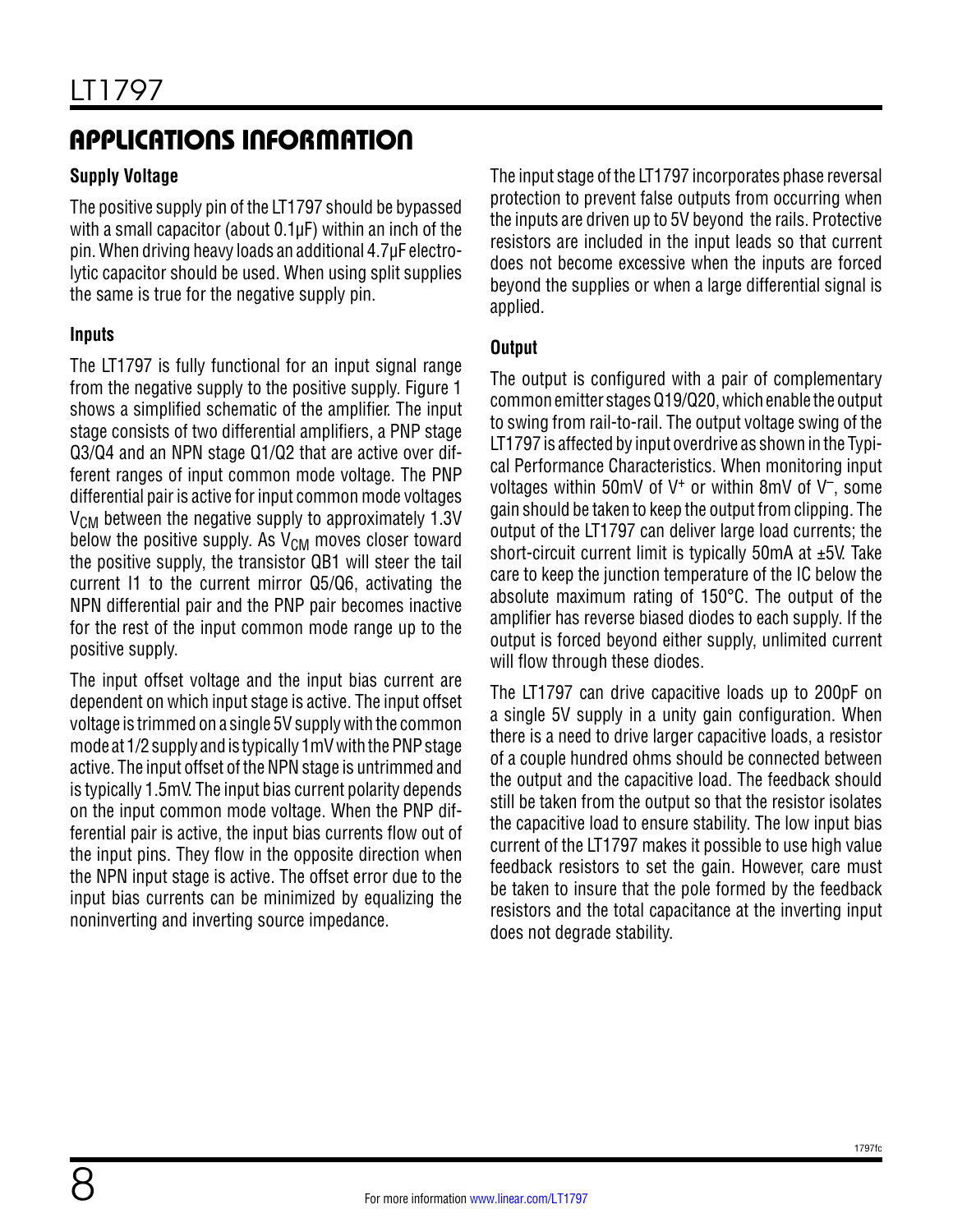## Applications Information

### **Distortion**

There are two main contributors to distortion in op amps: output crossover distortion as the output transitions from sourcing to sinking current and distortion caused by nonlinear common mode rejection. If the op amp is operating in the inverting mode, there is no common mode induced distortion. If the op amp is operating in the PNP input stage (input is not within 1.3V of V+), the CMRR is very good,

typically 96dB. When the LT1797 switches between input stages there is significant nonlinearity in the CMRR. Lower load resistance increases the output crossover distortion, but has no effect on the input stage transition distortion. For lowest distortion the LT1797 should be operated single supply, with the output always sourcing current and with the input voltage swing between ground and  $(V^+ - 1.3V)$ . See the Typical Performance Characteristic curves.



**Figure 1. Simplified Schematic**

9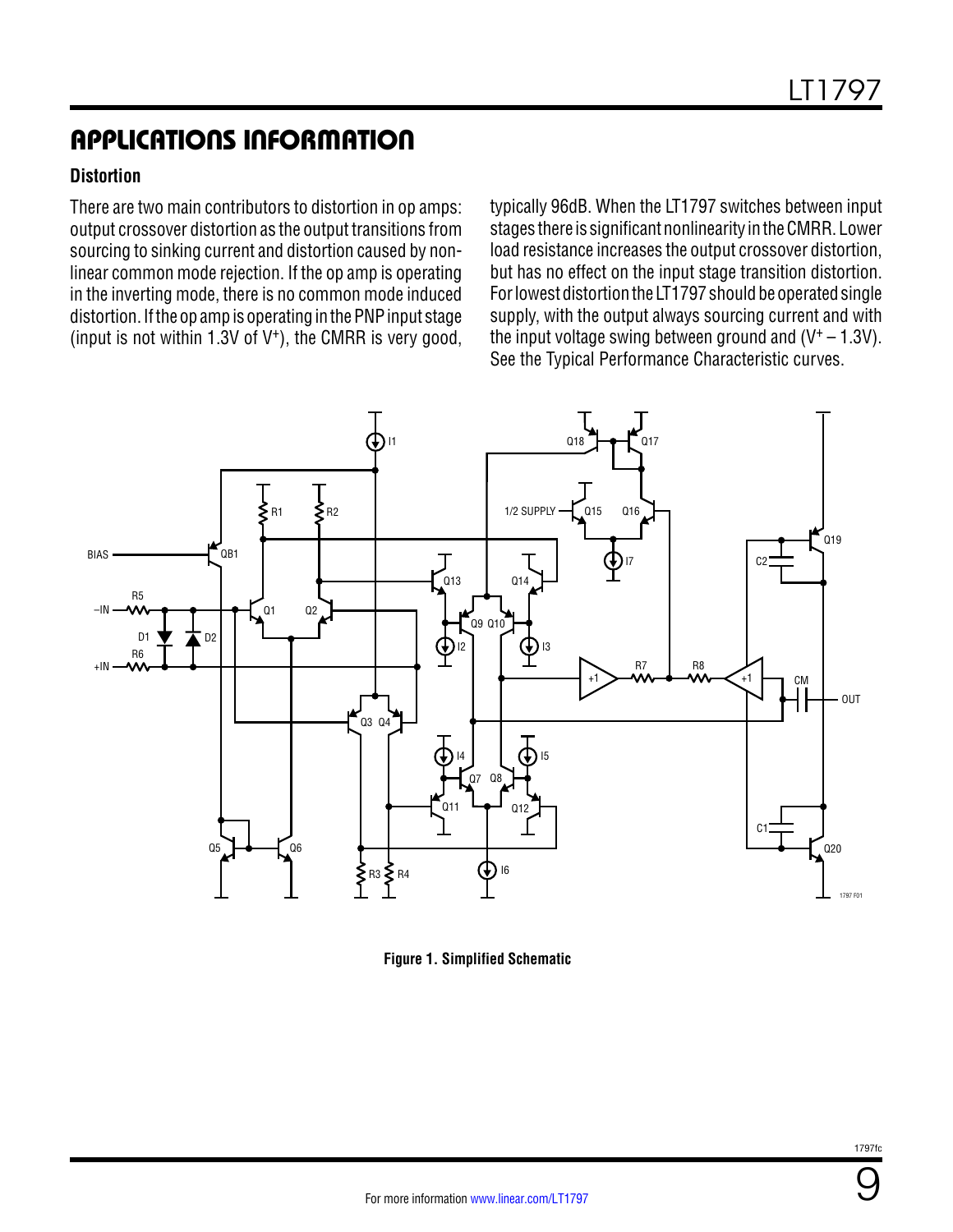### Typical Applications



### **Single Supply Hi-Gain 80kHz Photodiode Amplifier**

\*CP = SUM OF PHOTODIODE CAPACITANCE, PARASITIC LAYOUT CAPACITANCE AND LT1797 INPUT CAPACITANCE ≅10pF.

TRANSIMPEDANCE GAIN:  $A_Z = 10 M\Omega$ .

R6, C3 LIMIT THE NOISE BANDWIDTH TO 500kHz.

OUTPUT NOISE  $\cong$ 1.8mV<sub>RMS</sub>.

R1, C<sub>P</sub> AND LT1797 GBW SET UPPER LIMIT ON BANDWIDTH.

R4, C2 SET LOWER 1.6kHz LIMIT ON GAIN OF 101.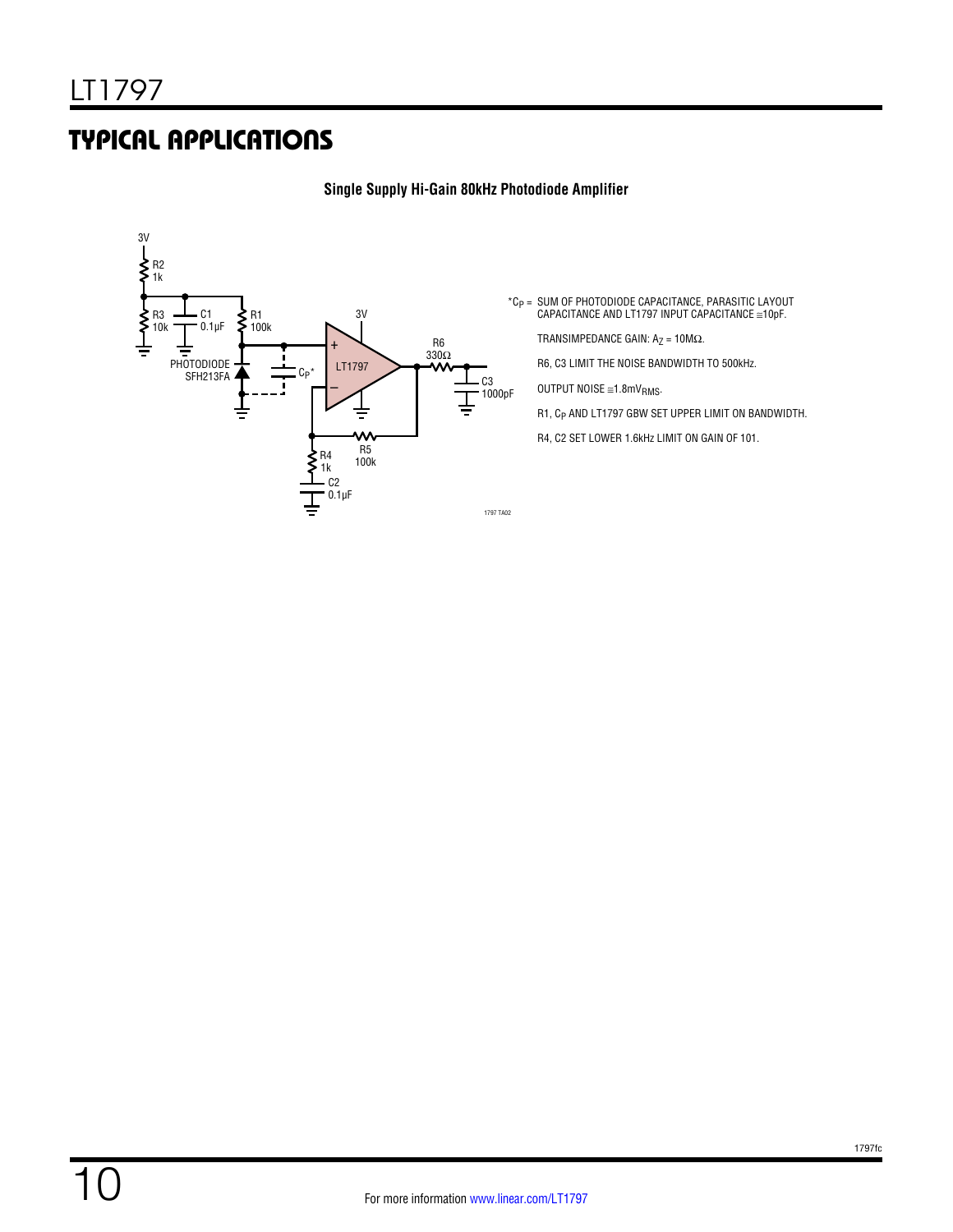## Typical Applications



**Ultralow Noise, ±5V Supply, Rail-to-Rail Output Amplifier**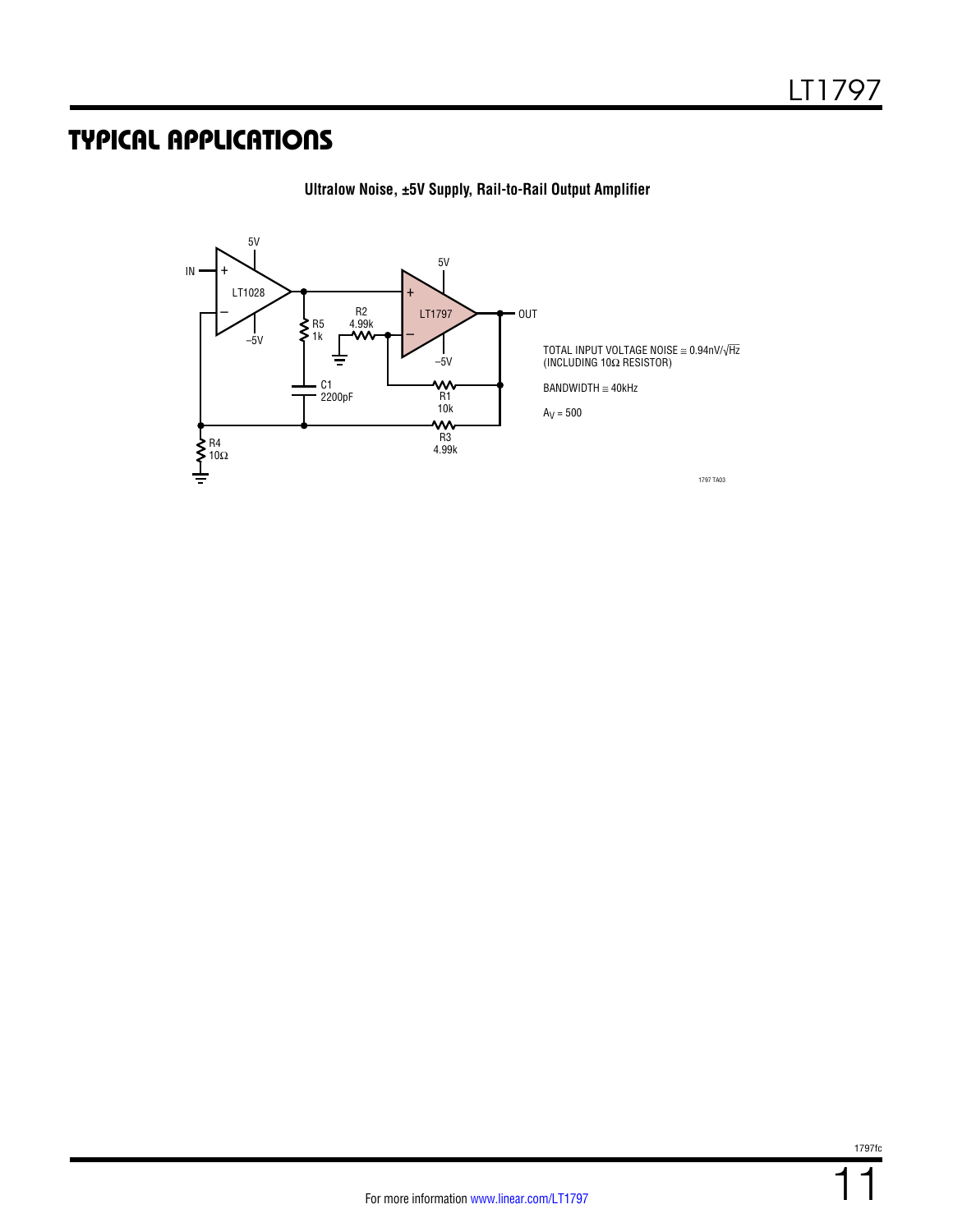### Package Description

**Please refer to http://www.linear.com/product/LT1797#packaging for the most recent package drawings.**

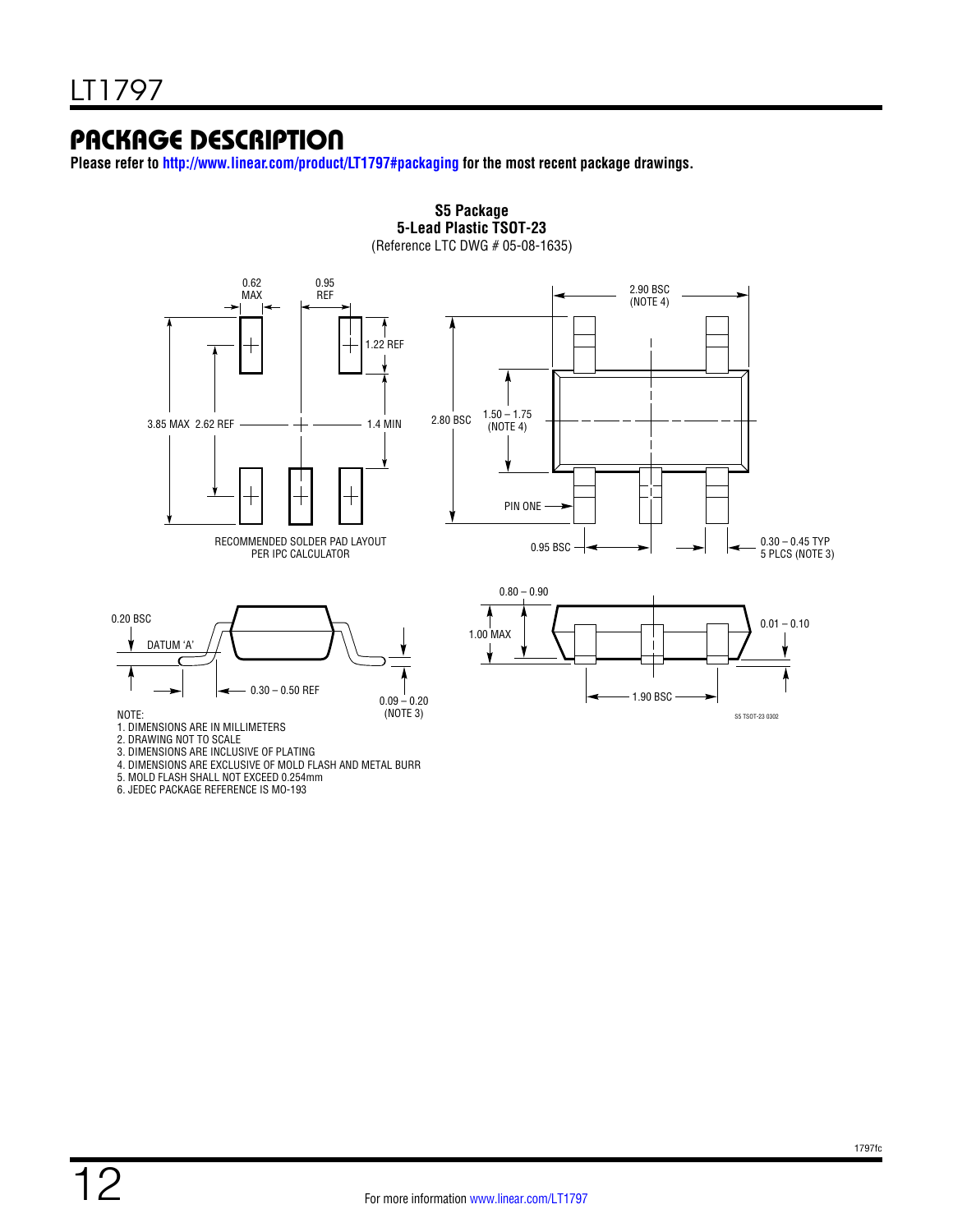### Revision History **(Revision history begins at Rev B)**

| <b>REV</b> | <b>DATE</b> | DESCRIPTION                                                       | <b>PAGE NUMBER</b> |
|------------|-------------|-------------------------------------------------------------------|--------------------|
| B          | 6/10        | Updated the last Feature.                                         |                    |
|            |             | Updated the package description in the Pin Configuration section. |                    |
|            |             | Updated $V_{OH}$ in the Electrical Characteristics section.       |                    |
|            |             | Replaced the package drawing in the Package Description section.  | 12                 |
|            | 7/17        | l Corrected Simplified Schematic                                  |                    |